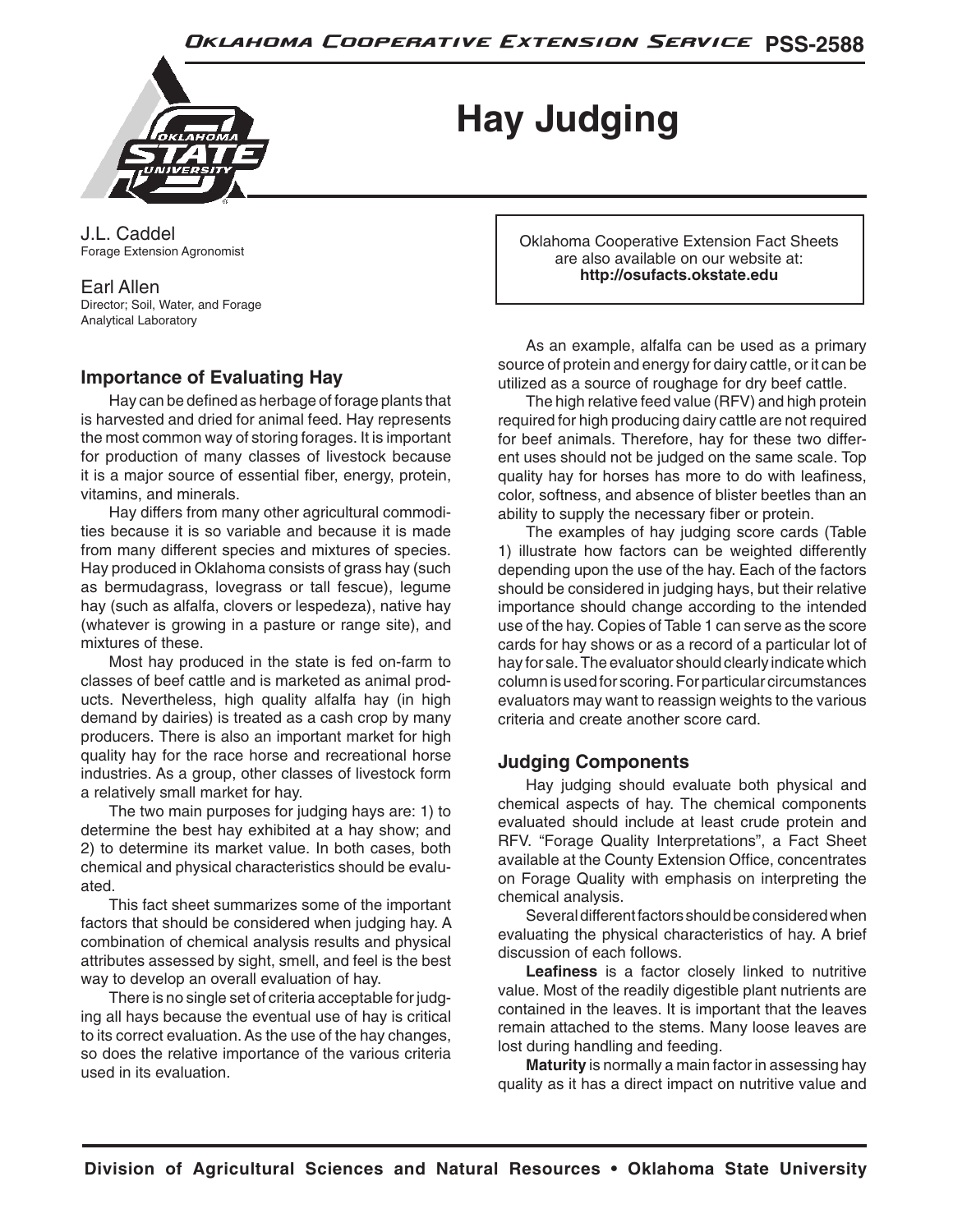intake. Immature plants normally provide more nutrients because they contain less fiber and are more digestible than mature plants. Animals normally consume immature hays faster than more mature ones.

**Odor** is especially important to horses. They will not normally eat hay with moldy odors. Bad odors may also indicate the hay will cause digestive problems in some livestock.

**Color** is important because green hay is an indication that hay has been cured under good conditions. However, judging hay on color alone is a mistake because green hay may be of inferior nutritional quality to off-colored hays, and some brown hays are better than some green hays. Sun bleaching causes hay to loose its green color, but bleached hay may be as good as green hay. If, on the other hand, the green coloration is lost because of excess rain while in the windrow, the lack of green may be an indication that nutrients leached out. Hay baled with an excessively high water content usually turns dark green, brown, or even black and may or may not be of high nutritional quality.

**Softness** (or texture) is important because soft hay will be eaten in greater quantities than brittle hay. Brittle hay may or may not be nutritious, but if animals have trouble eating it, they will not perform well because of low intake.

**Purity** may or may not be linked to the nutritive value of hay. Sometimes the impurities can be better for animals than the main hay, ie. immature legumes in mature grass hay. Nevertheless, hay that brings the top price is usually pure. Ration formulation is easier with uniform hay lots. Hay containing a single forage species, is also more likely to be uniform from bale to bale.

**Condition of bale** is particularly important for those feeding small rectangular bales, a few at a time. The more hay is handled the more apt poorly shaped bales are to break. Well-shaped bales are easier to store and load on trucks, and they decrease losses.

**Penalties** in hay judging occur when negative factors, often anti-quality factors, are detected. Certain weeds may be toxic although many weeds make good forage. Seeing or smelling **mold** in hay indicates animals will not eat it readily and the nutritive value may be low because the hay was cured improperly (usually too wet). **Dirt and other objectionable foreign material** may be harmful to animals and they distract from hay quality. However, certain foreign material can be removed with magnets during the grinding process.

Experienced hay judges can quickly assess these and other factors related directly or indirectly to hay quality. Judges sometimes have to predict what will happen in addition to what they actually see, feel, and smell. One may predict that **wet-feeling** hay will mold if stored more than a few weeks. Hay may be discounted even though there may be no mold present at the time. **If leaves break off the stems** easily, judges may predict that the leaves will be lost before animals can eat them.

In these examples chemical analyses may indicate that the hays are highly nutritious. The judge, however, takes into account factors that are impossible to detect with chemical analyses. Consequently, both physical and chemical evaluations are important in determining the value of a particular lot of hay.

### **Hay Shows**

Hay shows serve several purposes. First, they illustrate quality factors desired by buyers and users of hay. If the judging is based on factors used in the industry, hay shows help producers better define the best type of hay to produce. Producers learn how to produce the type hay in highest demand.

Another important purpose of hay shows, especially in areas where hay is a cash crop, is to attract the attention of prospective buyers to an area and its hay producers.

Incentives of cash prizes at hay shows probably help encourage producers to strive for the "best hay." Improved visibility leading to higher hay prices is an incentive for cash crop producers and may be worth more than prizes.

Perhaps the most important purpose of hay shows is improved marketing potential. The prospects of a larger market with more buyers can boost an industry state wide or in a region. Buyers will return to a region known for the quality hay they want.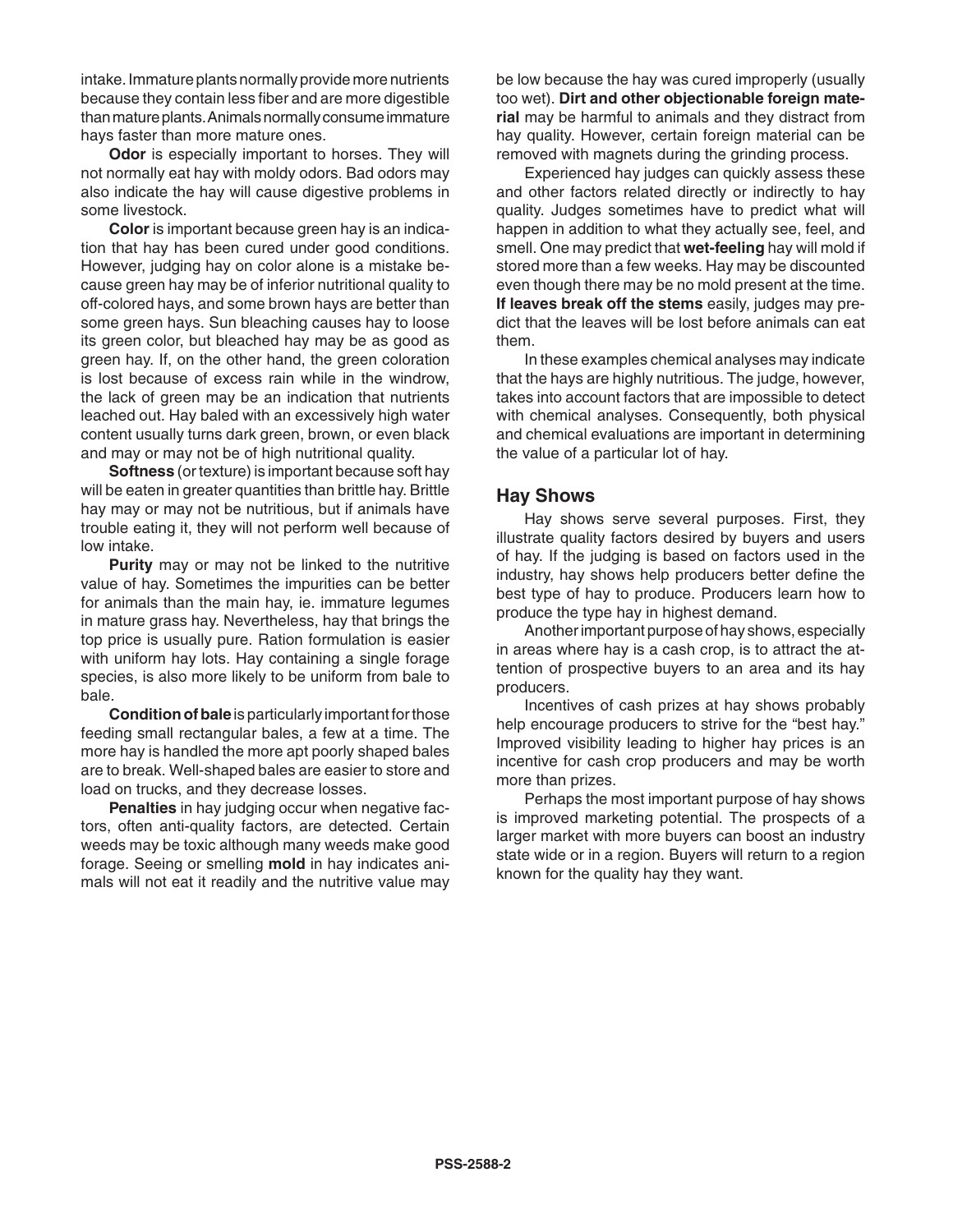#### Table 1. Hay Judging Score Cards. **HAY SAMPLE NO. HAY SAMPLE NO.**

|                                                                                                                                                   | Possible Scores For Types Of Usage |                                                               |                                                                    |                                                               |                                                                 | <b>SAMPLE</b> |
|---------------------------------------------------------------------------------------------------------------------------------------------------|------------------------------------|---------------------------------------------------------------|--------------------------------------------------------------------|---------------------------------------------------------------|-----------------------------------------------------------------|---------------|
| <b>CHEMICAL ANALYSIS</b>                                                                                                                          |                                    | General                                                       | Beef                                                               | Horse                                                         | Dairy                                                           | <b>SCORE</b>  |
| <b>1. PROTEIN</b><br>Prime<br>>19%<br>17-19%<br>14-16%<br>11-13%<br>$8 - 10$<br>Poor<br><8%                                                       | $MAX =$                            | 50<br>45-50<br>38-44<br>24-37<br>15-23<br>$5 - 14$<br>$0 - 4$ | 25<br>24-25<br>19-23<br>$15 - 18$<br>$10 - 14$<br>$5-9$<br>$2 - 4$ | 40<br>35-40<br>29-34<br>21-28<br>14-20<br>$7 - 13$<br>$0 - 6$ | 45<br>40-45<br>30-39<br>20-29<br>$10 - 19$<br>$6-9$<br>$0-5$    |               |
| <b>2. RELATIVE FEED VALUE</b><br>Prime<br>>151<br>125-151<br>101-124<br>86-100<br>77-85<br><77<br>Fair                                            | $MAX =$                            | 50<br>45-50<br>38-44<br>24-37<br>15-23<br>$5 - 14$<br>$0 - 4$ | 75<br>70-75<br>58-69<br>43-57<br>28-42<br>13-27<br>$0 - 12$        | 60<br>51-60<br>41-50<br>31-40<br>21-30<br>11-20<br>$0 - 10$   | 55<br>50-55<br>44-49<br>$33 - 43$<br>20-32<br>$7 - 19$<br>$0-6$ |               |
| SUBTOTAL (1 and 2)                                                                                                                                | $MAX =$                            | 100                                                           | 100                                                                | 100                                                           | 100                                                             |               |
| <b>APPEARANCE, SMELL, &amp; FEEL</b>                                                                                                              |                                    |                                                               |                                                                    |                                                               |                                                                 |               |
| <b>3. LEAFINESS</b><br>1. Very leafy<br>2. Leafy<br>3. Slightly stemmy                                                                            | $MAX =$                            | 30<br>27-30<br>$22 - 26$<br>17-21                             | 25<br>18-25<br>$16 - 17$<br>14-15                                  | 15<br>$14 - 15$<br>11-13<br>$5 - 10$                          | 30<br>27-30<br>22-26<br>11-21                                   |               |
| 4. Stemmy                                                                                                                                         |                                    | $0 - 16$                                                      | $10 - 13$                                                          | $0 - 4$                                                       | $0 - 10$                                                        |               |
| <b>4. MATURITY AT HARVEST</b><br>1. Before bloom or heading<br>2. Early bloom or early heading<br>3. Mid-to-late bloom or heading<br>4. Ripe Seed | $MAX =$                            | 25<br>18-25<br>16-17<br>$14 - 15$                             | 20<br>19-20<br>$17-18$<br>15-16                                    | 15<br>14-15<br>11-13<br>$5 - 10$                              | 30<br>27-30<br>22-26<br>$11 - 21$                               |               |
|                                                                                                                                                   |                                    | $5 - 13$                                                      | $10 - 14$                                                          | $0 - 4$                                                       | $0 - 10$                                                        |               |
| 5. ODOR<br>1. Clean<br>2. Dusty<br>3. Moldy/Mousey                                                                                                | $MAX =$                            | 15<br>$14 - 15$<br>11-13<br>$8 - 10$                          | 15<br>$14 - 15$<br>$11 - 13$<br>$7 - 10$                           | 20<br>19-20<br>17-18<br>15-16                                 | 10<br>10<br>$8-9$<br>$4 - 7$                                    |               |
| 4. Burnt<br>6. COLOR<br>1. Natural green color<br>2. Light green/slightly brown                                                                   | $MAX =$                            | $0 - 7$<br>10<br>10<br>8-9                                    | 4-6<br>15<br>$14 - 15$<br>$11 - 13$                                | $0 - 14$<br>15<br>14-15<br>$11 - 13$                          | $0 - 3$<br>10<br>10<br>$8-9$                                    |               |
| 3. Yellow to brownish<br>4. Brown or black                                                                                                        |                                    | 4-7<br>$0 - 3$                                                | $5 - 10$<br>$0 - 4$                                                | $5 - 10$<br>$0 - 4$                                           | $4 - 7$<br>$0-3$                                                |               |
| <b>7. SOFTNESS</b><br>1. Very soft and pliable<br>2. Soft                                                                                         | $MAX =$                            | 10<br>$9 - 10$<br>7-8                                         | 15<br>14-15<br>$11 - 13$                                           | 20<br>17-20<br>11-16                                          | 10<br>$9 - 10$<br>$7-8$                                         |               |
| 3. Slightly harsh<br>4. Harsh and brittle                                                                                                         |                                    | 5-6<br>0-4                                                    | $5 - 10$<br>$0 - 4$                                                | $5 - 10$<br>0-4                                               | 5-6<br>$0 - 4$                                                  |               |
| 8. PURITY (Other Forages)<br>$1. < 5\%$<br>2.5 to 20%                                                                                             | $MAX =$                            | 5<br>$4 - 5$<br>2-3                                           | 5<br>5<br>$2 - 4$                                                  | 5<br>5<br>2-4                                                 | 5<br>5<br>2-4                                                   |               |
| $3. > 20\%$                                                                                                                                       |                                    | 0-1                                                           | 0-1                                                                | 0-1                                                           | 0-1                                                             |               |
| <b>9. CONDITION OF BALE</b><br>1. Well-shaped & firm<br>2. Somewhat misshapen<br>3. Badly misshapen & broken                                      | $MAX =$                            | 5<br>4-5<br>2-3<br>0-1                                        | 5<br>$4 - 5$<br>$2 - 3$<br>0-1                                     | 10<br>$7 - 10$<br>$3-6$<br>0-2                                | 5<br>4-5<br>2-3<br>0-1                                          |               |
| <b>10. PENALTIES MAX NEGATIVE POINTS =</b><br>1. Molds<br>2. Weeds                                                                                |                                    | 35<br>$0 - 20$<br>0-5                                         | 35<br>$0 - 20$<br>0-5                                              | 35<br>$0 - 20$<br>$0-5$                                       | 35<br>$0 - 20$<br>0-5                                           |               |
| 3. Dirt/Other Foreign Matter<br>4. Excessively Moist or Dry                                                                                       |                                    | $0 - 10$<br>$0 - 25$                                          | $0 - 10$<br>$0 - 30$                                               | $0 - 10$<br>$0 - 35$                                          | $0 - 10$<br>$0 - 35$                                            |               |
| SUBTOTAL (3 through 10)                                                                                                                           | $MAX =$                            | 100                                                           | 100                                                                | 100                                                           | 100                                                             |               |
| TOTAL (1 through 10)                                                                                                                              | $MAX =$                            | 200                                                           | 200                                                                | 200                                                           | 200                                                             |               |

General Scoring:

180 & Above = Excellent; 160 - 179 = Good; 130 - 159 = Fair; Below 130 = Poor.